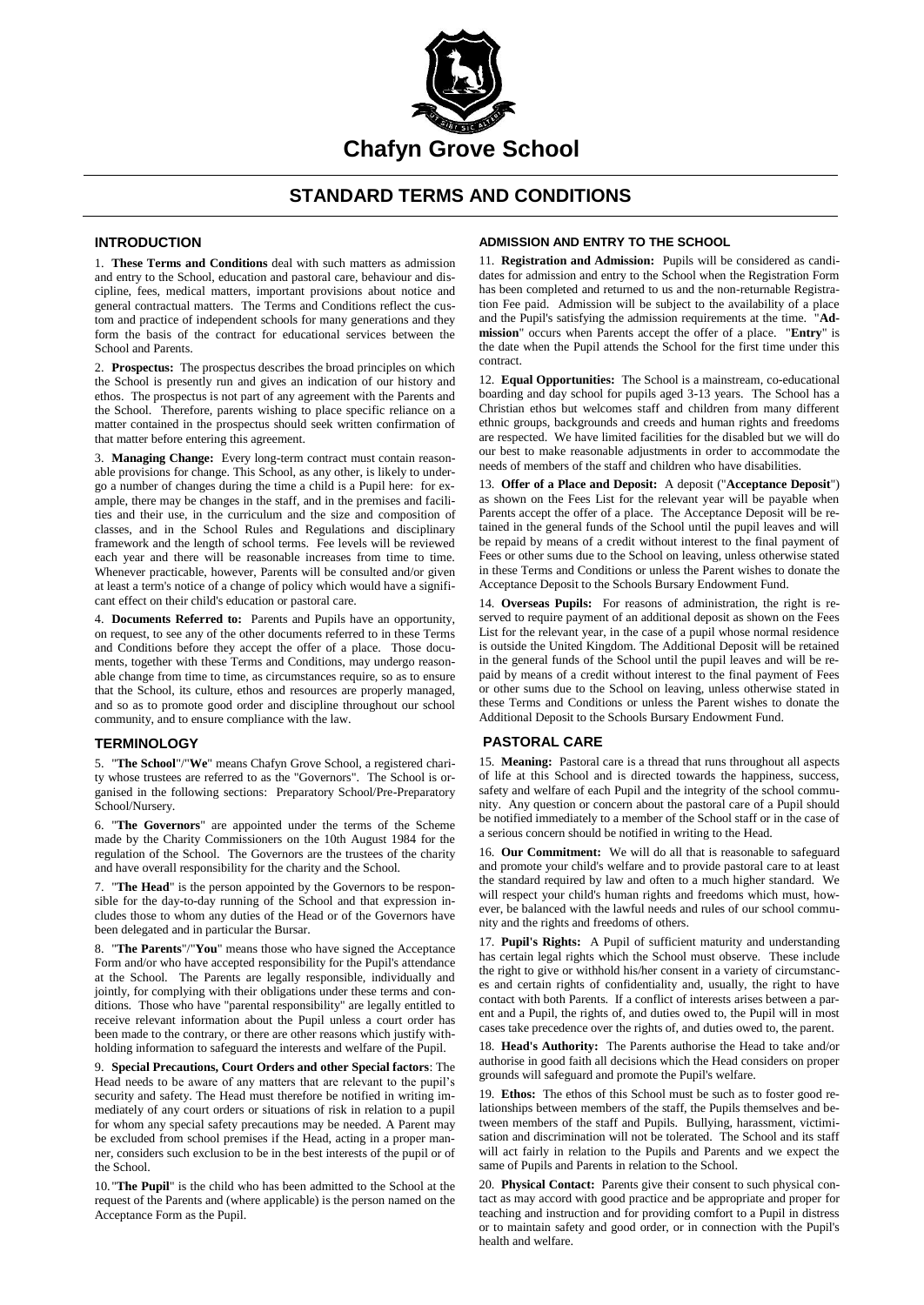21. **Disclosures:** The Parents confirm that they have disclosed or will as soon as possible disclose to the School in confidence any known medical condition, health problem or allergy affecting the Pupil, any history of a learning difficulty on the part of the Pupil or any member of his/her immediate family, or any family circumstances or court order which might affect the Pupil's welfare or happiness, or any concerns about the Pupil's security.

22. **Data Protection:** The School will process personal data about you or your child in accordance with data protection law, including the Data Protection Act 2018 (as it is amended or superseded) and other related legislation. By signing the acceptance form or by agreeing to be bound by these terms and conditions the Parents on behalf of themselves and, so far as they are able, on behalf of the Pupil consent to the processing by the School of personal information.

- a. as set out in the School's Privacy Notice which is available on the School's website;
- b. in order to comply with any court order, request from or referral to an appropriate authority, or legal, regulatory or good practice requirement;
- c. to perform our obligations under this contract, and where otherwise reasonably necessary for the school's purposes.

23. **Biometric information:** By signing the School's Acceptance Form or Biometric Information Consent Form, the Parents consent to the School obtaining and using the Pupil's biometric information in the form of fingerprint recognition as part of an automated biometric recognition system. If one of the Parents wishes to withdraw consent to the processing of the Pupil's biometric information he/she shall make the other Parent and the Pupil aware of this and shall notify the Head in writing immediately, requesting an acknowledgement of his/her letter. See also the School's biometric information notes which are published on the School's website as part of the Data Protection Notice.

24. **Student Sponsor:** As a student sponsor school we need to provide certain information to the Home Office. In order to comply with our responsibilities as a licensed Student Sponsor for immigration purposes, we may need to provide information relating to you and/or your child's right to enter, reside and/or study in the United Kingdom to the Home Office (and to do so whether we actually sponsor your child or not). Such information may include information about your child's immigration status, attendance records and any changes in your or your child's circumstances (including where you child is excluded, required to be removed, or this contract is terminated).

25. **Confidentiality:** The Parents authorise the Head to override their own and (so far as they are entitled to do so) a Pupil's rights of confidentiality and to impart confidential information on a "*need-to-know*" basis where necessary to safeguard or promote a Pupil's welfare or to avert a perceived risk of serious harm to the Pupil or to another person at the School.

26. **Leaving School Premises:** The School is unable to prevent a Pupil leaving school premises in breach of School Rules and Regulations.

27. **Residence During Term Time:** Pupils, except when boarding, are required during term time and at weekends, exeats and half term, to live with a parent or legal guardian or with an education guardian approved by the School. Short-term boarding can be provided during term time for a Pupil whose accommodation arrangements have broken down. The Head must be notified in writing immediately if a Pupil will be residing during term time under the care of someone other than a parent.

28. **Absence of Parents:** When both Parents will be absent from the Pupil's home for a twenty-four hour period or longer, the School must be told in writing the name, address and telephone number for a 'responsible adult' who will have the care of the Pupil during this time.

29. **Education Guardians:** A Pupil whose Parents are resident outside the United Kingdom must have an education guardian in the United Kingdom who has been given legal authority to act on behalf of the Parents in all respects and to whom the School can apply for authorities when necessary. The School can accept no responsibility during exeats, half term or the holidays for Pupils whose Parents are resident abroad and the Parents and guardians of such Pupils must make holiday arrangements, including travel to and from the School, well in advance. The responsibility for choosing appropriate education guardians rests solely with the Parents but the School may be able to assist by providing Parents with the names of other agencies or individuals who have acted as guardians in the past. Parents are responsible in each case for satisfying themselves as to the suitability of an education guardian.

30. **Pupil's Personal Property:** Pupils are responsible for the security and safe use of all their personal property including money, locker keys, watches, computers, musical instruments and sports equipment, and for property lent to them by the School. Parents should make appropriate insurance arrangements in each case.

31. **Photographs:** It is the custom and practice of most independent

schools, and of this School, to include some photographs or images (including video recordings) of Pupils in the School or who have left, in the school's promotional material such as the prospectus, website, social media, displays and for press and media purposes. We would not disclose the name or home address of a child without the Parents' consent. Parents who do not want their child's photograph or image to appear in any of the School's promotional material must make sure their child knows this and must write immediately to the Head requesting an acknowledgement of their letter.

32. **Transport:** The Parents consent to the Pupil travelling by any form of public transport and/or in a motor vehicle driven by a responsible adult who is duly licensed and insured to drive a vehicle of that type.

33. **Immigration:** The School currently holds a licence to sponsor international students under Tier 4 of the points based system of immigration. The Parent must inform the Head when returning a completed registration form or at any other time if their child requires sponsorship from the School in order to obtain a visa to study at the School. It shall be the Parents responsibility at all times to ensure that their child has the appropriate immigration permission to live in the United Kingdom and to study at this School. The Parents shall permit the School to take and retain copies of all documentation required to be kept by the School in order to comply with its duties as a Tier 4 sponsor, including passport, visa, vignette and/or biometric resident permit of the child and where necessary the Parents.

## **EDUCATIONAL MATTERS**

34. **Our Commitment:** Within the published range of the School's provision, we will do all that is reasonable to provide an educational environment and teaching of a range, standard and quality which is suitable

35. for each Pupil and to provide education to at least the standard required by law, and often to a much higher standard.

36. **Emergency Medical Treatment:** The Parents authorise the Head to consent on their behalf to the Pupil receiving emergency medical treatment where certified by an appropriately qualified person as necessary for the Pupil's welfare and if the Parents cannot be contacted in time. The Parents must comply with the Schools medical officer's recommendation which may include a reasonable decision to release the Pupil home or to his/her education guardian when he/she is unwell.

37. **The Pupil's Health:** Boarding Pupils will have a routine medical examination with the School Medical Offer, usually during the first Term at the School. Arrangements can be made on request for the Parents to be present if required. The head may at any time require a medical opinion or certificate as to the Pupil's general health where the Head considers that necessary as a matter of professional judgement in the interests of the Pupil and/or the School community. The Parents must inform the Head in writing if the Pupil has or develops any known medical condition, health problem, disability or allergy or will be unable to take part in games or sporting activities or has been in contact with an infectious or contagious disease.

38. **Medical Information:** Throughout a Pupil's time at the School any School medical officer shall have the right to disclose confidential information about the Pupil if considered to be in the Pupil's own interests or necessary for the protection of other members of the School community. Such information will be given and received on a confidential, need-to-know basis.

39. **Organisation:** The School will reserve the right to organise the curriculum and its delivery in a way which, in the professional judgement of the Head, is the most appropriate for the school community as a whole. The School's policy on streaming, setting and class sizes may change from year to year and from time to time and will depend mainly on the mixture of abilities and aptitudes among the Pupils. Any parent who has specific requirements or concerns about any aspect of their child's education or progress should contact their child's tutor in the first instance, or Head of Department as soon as possible. The Head should be contacted in the case of a serious concern.

40. **Progress Reports:** The School monitors the progress of each Pupil and reports regularly to Parents by means of grades and milestone reports.

41. **Sex Education:** All Pupils will receive health and life skills education appropriate to their age in accordance with the curriculum from time to time.

42. **Public Examinations:** The Head may, after consultation with a parent, decline to enter a Pupil's name for a public examination if, when exercising professional judgement, the Head considers that by doing so the Pupil's prospects in other examinations would be impaired and/or if the Pupil has not prepared for the examination with sufficient diligence.

43. **Reports and References:** Information supplied to Parents and others concerning the progress and character of a Pupil, and about examination, and any references will be given conscientiously and with all due care and skill but otherwise without liability on the part of the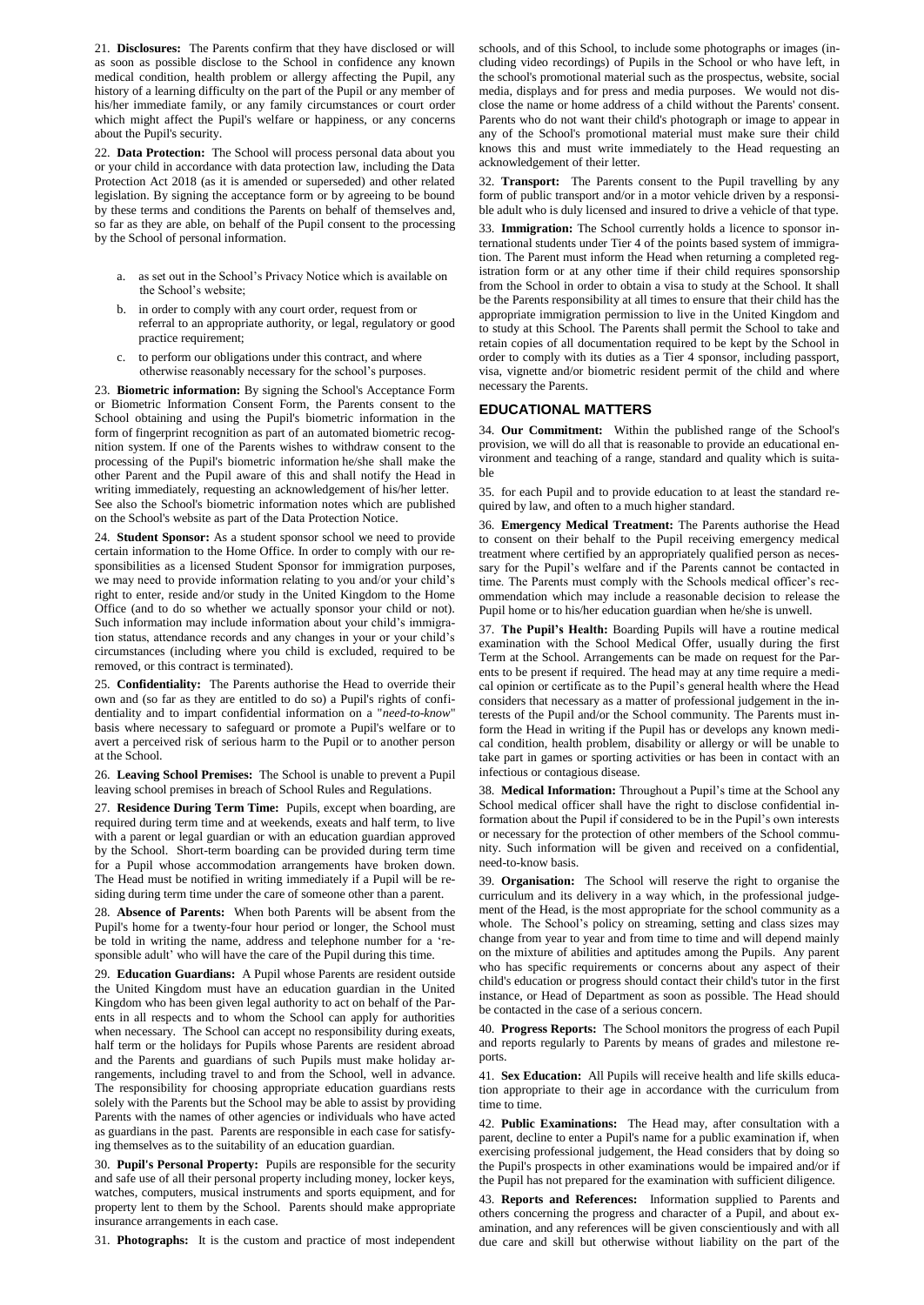#### School.

44. **Learning Difficulties:** The School will do all that is reasonable in the case of each Pupil to detect and deal appropriately with a learning difficulty which amounts to a "special educational need". Our staff are not, however, qualified to make a medical diagnosis of conditions such as those commonly referred to as dyslexia, or of other learning difficulties.

45. **Screening for Learning Difficulties:** The screening tests available to Schools are indicative only: they are not infallible. Parents will be notified if a screening test indicates that a Pupil has a learning difficulty. A formal assessment can be arranged by the School at the Parents' expense or by the Parents themselves.

46. **Information about Learning Difficulties:** Parents must notify the Head in writing if they are aware or suspect that a Pupil (or anyone in his or her immediate family) has a learning difficulty and the Parents must provide us with copies of all written reports and other relevant information. Parents will be asked to withdraw the Pupil, without being charged Fees in lieu of notice if, in the professional judgement of the Head and after consultation with the Parents and with the Pupil (where appropriate), the School cannot provide adequately for a Pupil's special educational needs. Remedial teaching provided by the School will be charged as an extra.

47. **Moving up the School:** It is assumed that each Pupil who satisfies the relevant criteria at the time will progress through the School and will ultimately complete the Common Entrance Year (Year 8). Parents must give a term's notice in writing, in accordance with the Provisions about Notice (below) if they do not intend their child to proceed to the next stage of the School, or a term's Fees in lieu of notice will be payable.

48. **Intellectual Property:** The School reserves all rights and interest in any copyright, design right, registered design, patent or trademark ("intellectual property") arising as a result of the actions or work of a Pupil in conjunction with any member of staff and/or other Pupils at the School for a purpose associated with the School. The School will acknowledge and allow to be acknowledged the Pupil's role in creation/development of intellectual property.

49. **Pupil's Original Work:** Copyright in the Pupil's original work, such as classroom work, prep or homework, projects, examination scripts, paintings and computer generated material, belongs to the Pupil. Most such work (but not examination scripts) will be returned to the Pupil when it is no longer required for purposes of assessment or display. The Parents consent for themselves and (so far as they are entitled to do so) on behalf of the Pupil, to our retaining such work at school premises until, in our professional judgement, it is appropriate to release the work to the Pupil. Certain coursework may have to be retained for longer than other work and for up to one year in order to reduce the risk of cheating. We will take reasonable care to preserve the Pupil's work undamaged but cannot accept liability for loss or damage caused to this or any other property of the Pupil by factors outside the direct control of the Head and staff.

50. **School Trips:** A variety of school trips will be provided for your child while a Pupil at the School. The cost of certain school trips will be charged as an extra and added to the bill. Parents' prior consent for all trips will be sought. School trips abroad or those in the United Kingdom involving an overnight stay will be the subject of a separate agreement with Parents, the cost of the trip will be payable in advance. The Pupil is subject to school discipline in all respects whilst engaged in a school trip. All additional costs of special measures necessary to protect the Pupil's safety and welfare, or to respond to breaches of discipline, will be added to the bill. The School reserves the right to prevent a Pupil from taking part in an educational visit whilst overdue fees remain unpaid.

51. **Conduct of Parents:** The Parents will behave appropriately when on School premises. This includes complying with the School Rules and Regulations currently in force in relation to parking within the School grounds. A parent may be excluded from School premises if the Head, acting in a proper manner, considers such exclusions to be in the best interests of the pupil or of the School.

#### **BEHAVIOUR AND DISCIPLINE**

52. **School Regime:** The Parents accept that the School will be run in accordance with the authorities delegated by the Governors to the Head. The Head is entitled to exercise a wide discretion in relation to the School's policies, rules and regime and will exercise those discretions in a reasonable and lawful manner, and with procedural fairness when the status of a Pupil is at issue.

53. **Conduct and Attendance:** We attach importance to courtesy, integrity, good manners, good discipline and respect for the needs of others. Parents warrant that the Pupil will take a full part in the activities of the School, will attend each school day, will be punctual, will work hard, will be well-behaved and will comply with the School Rules about the wearing of uniform.

54. **School Rules:** The School Rules and Regulations as set out in the

Code of Conduct and other documents published from time to time and are issued to all Pupils within their School Planner. Parents and Pupils have an opportunity on request to see the current rules and regulations before they accept the offer of a place.

55. **School Discipline:** The Parents hereby confirm that they accept the authority of the Head and of other members of staff on the Head's behalf to take all reasonable disciplinary or preventative action necessary to safeguard and promote the welfare of each Pupil and the school community as a whole. The School's disciplinary policy which is current at the time applies to all Pupils when they are on school premises, or in the care of the School, or wearing school uniform, or otherwise representing or associated with the School.

56. **Investigative Action:** A complaint or rumour of misconduct will be investigated. A Pupil may be questioned and his/her accommodation or belongings may be searched in appropriate circumstances. All reasonable care will be taken to protect the Pupil's human rights and freedoms and to ensure that his/her Parents are informed as soon as possible and that the Pupil is accompanied and assisted by a parent, education guardian or a teacher of the Pupil's choice.

57. **Procedural Fairness:** Investigation of a complaint which could lead to expulsion, removal or withdrawal of the Pupil in any of the circumstances explained below shall be carried out in a fair and unbiased manner. All reasonable efforts will be made to notify the Parents or education guardian so that they can attend a meeting with the Head before a decision is taken in such a case. In the absence of a parent or an education guardian, the Pupil will be assisted by an adult (usually a teacher) of his/her choice.

58. **Divulging Information:** Except as required by law, the School and its staff shall not be required to divulge to Parents or others any confidential information or the identities of Pupils or others who have given information which has led to the complaint or which the Head has acquired during an investigation.

59. **Drugs & Alcohol:** A Pupil may be given the opportunity to provide a urine sample under medical supervision if involvement with drugs is suspected, or a sample of breath to test for alcohol consumed in breach of school discipline. A sample or test in these circumstances will not form part of the Pupil's permanent medical record.

60. **Terminology:** In these Terms and Conditions "**Suspension**" means that a Pupil has been sent or released home for a limited period either as a disciplinary sanction or pending the outcome of an investigation or a Governors' Review. "**Withdrawal**" means that the Parents have withdrawn the Pupil from the School. "**Exclusion**" means that the Pupil may not return to School until arrears of Fees have been paid. "**Expulsion**" and "**Removal**" mean that the Pupil has been required to leave ("*asked to leave*") the School permanently in the circumstances described below. "**Released home**" means that the Head has consented to the Pupil being away from school for a specified period.

61. **Sanctions:** The School's current policies on sanctions are available to Parents on request before they accept the offer of a place. These policies may undergo reasonable change from time to time but will not authorise any form of unlawful activity. Sanctions may include a requirement to undertake menial but not degrading tasks on behalf of the school or external community, detention for a reasonable period, withdrawal of privileges, gating, rustication or suspension, or alternatively being removed or expelled.

62. **Expulsion:** A Pupil may be formally expelled from the School if it is proved on the balance of probabilities that the Pupil has committed a very grave breach of school discipline or a serious criminal offence. Expulsion is reserved for the most serious breaches. The Head shall act with procedural fairness in all such cases.

63. **Fees after Expulsion:** If the Pupil is expelled, there will be no refund of the Acceptance Deposit or of Fees for the current or past terms, but the overseas element (if any) of the Acceptance Deposit, and the unspent balance of any lump sum prepayment will be refunded without interest. There will be no charge to fees in lieu of notice but all arrears of Fees and any other sum due to the School will be payable.

64. **Removal in other Circumstances:** Parents may be required, during or at the end of a term, to remove the Pupil, temporarily or permanently from the School, or from boarding, if, after consultation with a parent, the Head is of the opinion that the Pupil's conduct or progress has, after due warnings, been inconsistent with the standards required, or if the Pupil, in the judgement of the Head, is unwilling or unable to benefit sufficiently from the educational opportunities offered by the School, or if a parent has treated the School or members of its staff unreasonably. In these circumstances, Parents may be permitted to withdraw the Pupil as an alternative to removal being required. The Head shall act with procedural fairness in all such cases, and shall have regard to the interests of the Pupil and Parents as well as those of the School (see "Governors' Review" below).

65. **Fees Following Removal:** If the Pupil is removed in the circumstances described above, the rules relating to Fees and Deposit shall be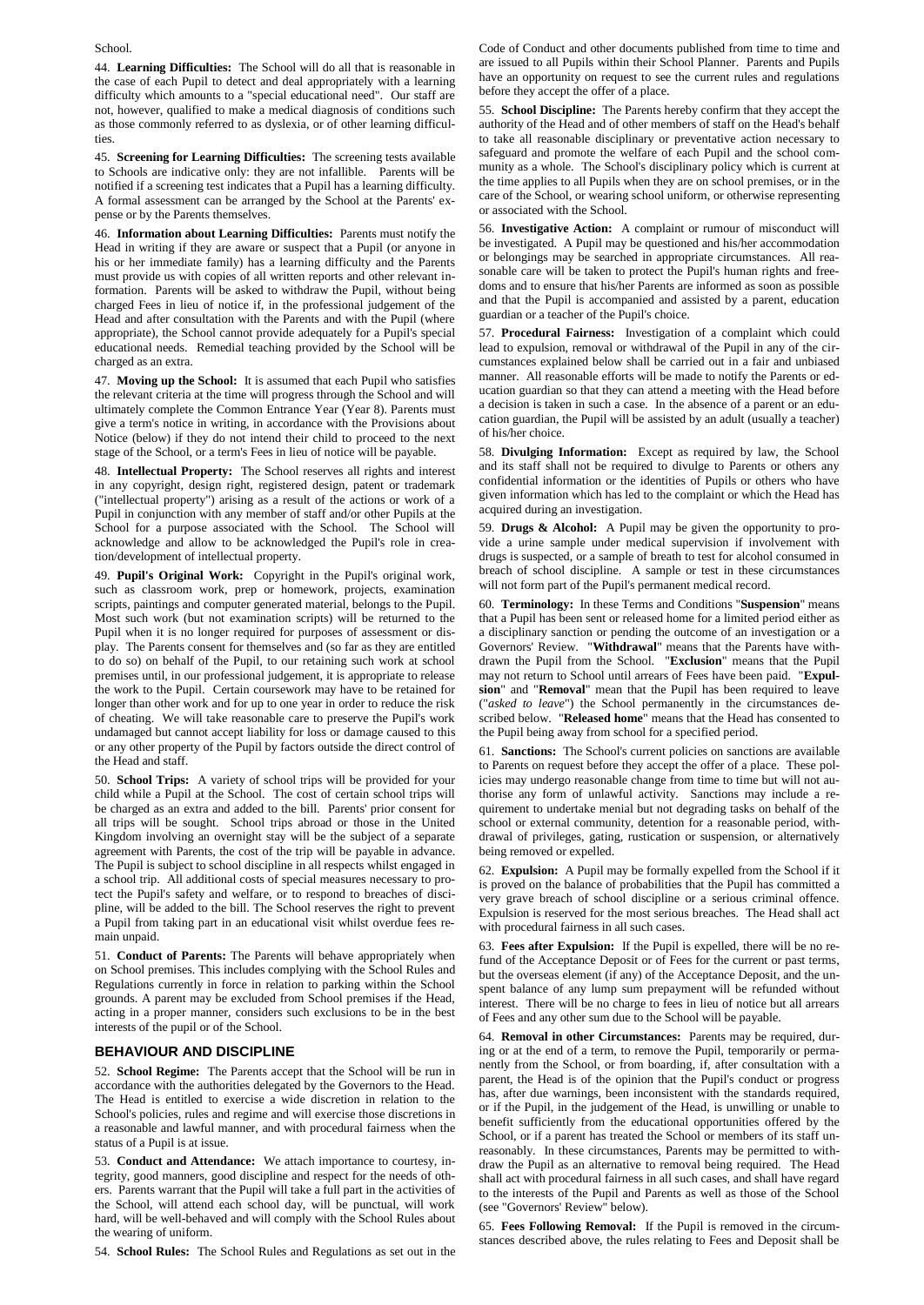the same as for expulsion save that the Deposit will be refunded in full without interest.

66. **Leaving Status:** The expression "leaving status" has reference to whether the Pupil has been expelled, removed or withdrawn, and to the record which will be entered in to the Pupil's file as to the reason for leaving, and the Pupil's status as a leaver, and the transfer of the Pupil's work to another educational establishment and to the nature of the reference which will be given in respect of the Pupil, and also to the financial aspects of the Pupil's leaving. These and any other relevant matters of leaving status will be discussed by the Head with the Parents and, where appropriate with the Pupil, at the time of the Head's decision.

67. **Governors' Review:** Parents may ask for a Governors' Review of a decision to expel or require the removal of a Pupil from the School or from boarding (but not a decision to suspend a Pupil). The request must be made as soon as possible and in any event within seven days of the decision being notified to the Parents. Parents will be entitled to know the names of the Governors who make up the Review Panel and may ask for the appointment of an independent panel member nominated by the School and approved by the parent (approval not to be unreasonably withheld).

68. **Review Procedure:** The Head will advise the Parents of the procedure (current at that time) under which such a review will be conducted by a panel of up to three Governors (including an independent member if requested). If Parents request a Governors' Review, the Pupil will be suspended from School until the decision to expel or remove has been set aside or upheld. While suspended, the Pupil shall remain away from School and will have no right to enter school premises during that time without written permission from the Head.

## **MEDICAL MATTERS**

69. **Medical Care:** In order that the best use may be made of the facilities and services provided under the National Health Service, every boarder must be registered on the list of a local General Practitioner or the School Medical Officer while a Pupil at the School.

70. **Medical Examination:** New boarding Pupils may have a medical examination with the School Medical Officer (or other doctor appointed by him), if necessary, usually during the first term at the School.

71. **Medical Information:** Throughout any Pupil's time as a member of the School, the School Medical Officer shall have the right to disclose confidential information about the Pupil if he considers that it is in the Pupil's own interests or necessary for the protection of other members of the school community that he should do so. Such information will be given and received on a confidential, "*need-to-know*" basis.

72. **Emergency Medical Treatment:** The Parents authorise the Head to consent on behalf of the Parents to the Pupil's receiving emergency medical treatment including blood transfusions within the United Kingdom, general anaesthetic and operations under the National Health Service or at a private hospital where certified by an appropriately qualified person necessary for the Pupil's welfare and if the Parents cannot be contacted in time.

## **FEES**

73. **Meaning:** "Fee" and "Fees" where used in these terms and conditions include each of the following charges where applicable: *Registration Fee*; *Acceptance Deposit*; *Overseas Deposit; Tuition Fees*; *Boarding Fees*; *Fees for extra tuition*; *other extras* such as clothing and equipment, photographs and other items ordered by the parent or the Pupil and *charges arising in respect of school trips*, and *damage* where a Pupil alone or with others has caused wilful loss or damage to school property or the property of any other person (fair wear and tear excluded) and late payment charges if incurred.

74. **Payment:** The Parents undertake to pay the Fees applicable to each Term directly to the School. Fees are due and payable as cleared funds before the commencement of the School Term to which they relate. If an item on the bill is under query, the balance of the bill must be paid.

75. **Refund/Waiver:** Fees will not be refunded or waived for absence through sickness; or if a term is shortened or a vacation extended; or if a Pupil is released home after public examinations or otherwise before the normal end of term (provided that the School remains open to a pupil who wishes to stay at school during that period); or for any other cause except at the discretion of the Head or where there is a legal liability to make a refund. This rule is necessary so that the School can properly budget for its own expenditure and to ensure that the cost of individual default does not fall on other Parents. Separate rules (set out above) apply when a Pupil is expelled or removed, ie. asked to leave.

76. **Exclusion for Non-Payment:** The right is reserved to exclude a Pupil while Fees are unpaid. Exclusion on these grounds is not a disciplinary matter and the right to a Governors' Review will not normally arise. The School may also withhold any information or property while Fees are unpaid but will not do so in a way that would cause direct and identifiable prejudice to the legitimate rights and interests of the Pupil. A Pupil who has been excluded at any time when fees are unpaid will be *deemed withdrawn* without notice twenty-eight days after exclusion. (Then a term's Fees in lieu of notice will be payable in accordance with the Provisions about Notice below.)

77. **Late Payment:** Save where alternative provision for the payment of interest are contained in a separate agreement made between the Parent and the School, interest will be charged on a day-to-day basis on Fees which are unpaid at a rate of 1.5%. Cheques and other instruments delivered at any time after the first day of term will be presented immediately and will not be considered as payment until cleared. The parent/s shall also be liable to pay all costs, fees, disbursements and charges including legal fees and costs reasonably incurred by the School in the recovery of any unpaid fees regardless of the value of the School claim.

78. **Outstanding Payments:** We may inform any other School or educational establishment to which you propose to send your child of any outstanding fees or supplementary charges.

79. **Part Payment:** Any sum tendered that is less than the sum due and owing may be accepted by the School on account only.

80. **Appropriation:** The Parents agree that a payment made in respect of one child may be appropriated by the School to the unpaid account of any other child of those Parents.

81. **Payment of Fees by a Third Party:** An agreement with a third party (such as a grandparent) to pay the Fees or any other sum due to the School does not release the Parents from liability if the third party defaults and does not affect the operation of any other of these terms and conditions unless an express release has been given in writing, signed by the Bursar. The School reserves the right to refuse a payment from a third party.

82. **Instalment Arrangements:** An agreement by the School to accept payment of current and/or past Fees by instalments is concessionary and will be subject to separate agreements/s between Parents and the School. This agreement will cease automatically in the event of any default for thirty days or more. On ceasing, the full amount of Fees then due shall be payable forthwith as a debt and interest will start to accrue at the rate for Late Payment.

83. **Scholarships & Bursaries:** Every scholarship, exhibition, bursary or other award or concession is a privilege and is subject to high standards of attendance, diligence and behaviour on the Pupil's part and to the Parents' treating the School and our staff reasonably. The terms of a scholarship or bursary and in particular the terms upon which benefits may become repayable shall be notified to Parents at the time of offer. Parents should be aware that scholarships and bursaries are awarded on the basis of the information provided for them. The School reserves the right to verify the accuracy of such information and if it is subsequently discovered that the scholarship or bursary has been awarded on the strength of information that was not accurate, the School reserves the right to withdraw the scholarship or bursary whereupon the Fees at the full rate shall be payable immediately. The value of a scholarship shall be deducted from Fees before any bursary or other concession is calculated or assessed, A copy of the School's Bursary policy is available on the School's website.

84. **Fee Increases:** We will review our fees during the course of your child's education and may increase them. We will try to give at least a term's notice of any increase and will always give you notice of any increase not later than the final day of the preceding term.

85. **Money Laundering:** The School has a policy to not accept cash for the payment of School fees or activities. Legislation also requires the School to obtain satisfactory evidence (such as sight of a passport) of the identity of a person who is paying the Fees.

## **PROVISIONS ABOUT NOTICE**

86. **Notice to be given by Parents** means (unless the contrary is stated in these terms and conditions) one full term's written notice addressed to and actually received by the Head personally is required by the final day of the preceding term.

87. **Fees in lieu of notice** means Fees in full for the clear terms notice at the rate that would have applied had the Pupil attended and not limited to the parental contribution in the case of a scholarship, exhibition, bursary or other award or concession.

88. **"A term's notice"** to be given by Parents means notice given before the first day of a term and expiring at the end of that term. A term's notice must be given in writing if the Parents wish to cancel a place which they have accepted, or if Parents wish to withdraw a Pupil who has entered the School; or if the Pupil wishes to transfer from boarding to day only attendance.

89. **Cancelling Acceptance:** The cancellation of a place which has been accepted is normally a breach of contract which can cause long term loss to the School if it occurs after other families have taken their decisions about schooling for their children. If the Parents cancel their acceptance of a place less than a term before the entry date or the Pupil does not join the School after a place has been accepted and not can